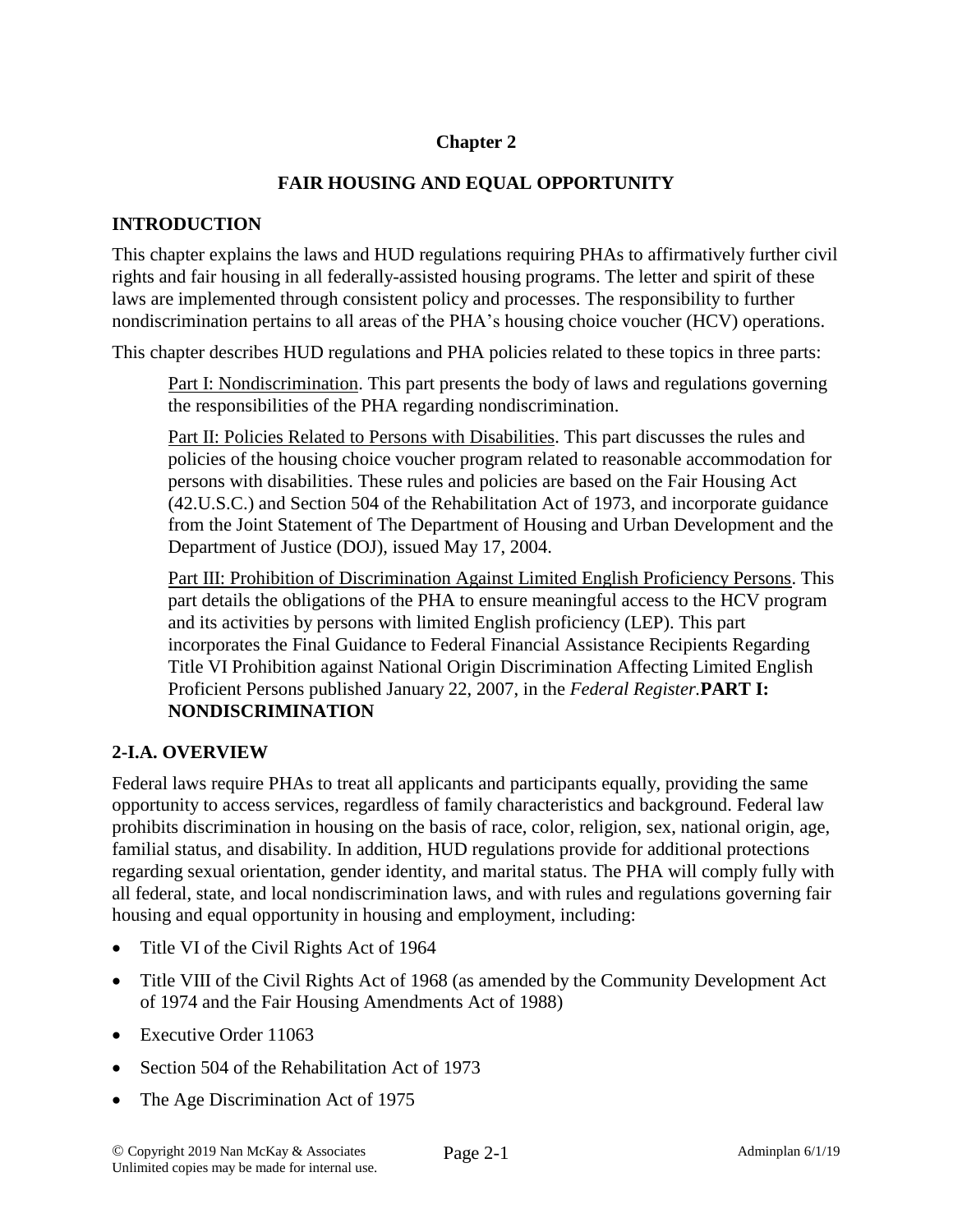- Title II of the Americans with Disabilities Act (to the extent that it applies, otherwise Section 504 and the Fair Housing Amendments govern)
- The Equal Access to Housing in HUD Programs Regardless of Sexual Orientation or Gender Identity Final Rule, published in the *Federal Register* February 3, 2012 and further clarified in Notice PIH 2014-20
- Violence Against Women Reauthorization Act of 2013 (VAWA)

When more than one civil rights law applies to a situation, the laws will be read and applied together.

Any applicable state laws or local ordinances and any legislation protecting individual rights of tenants, applicants, or staff that may subsequently be enacted will also apply.

### LHA Policy

To further its commitment to full compliance with the applicable Civil Rights laws, LHA will provide Federal/State/Local information to voucher holders regarding unlawful discrimination and any recourse available to families who believe they are the victims of a discriminatory act. Such information will be made available during the family briefing session, and all applicable fair housing information and complaint forms will be made a part of the voucher holder's briefing packet, and available upon request at the front desk.

All housing authority staff will be required to attend fair housing training and informed of the importance of affirmatively furthering fair housing and providing equal opportunity to all families, including providing reasonable accommodations to persons with disabilities, as a part of the overall commitment to quality customer service.

Fair housing posters are posted throughout the housing authority offices, including the lobby and interview rooms, and the equal opportunity logo will be used on all outreach materials. Staff will attend local fair housing training sponsored by HUD and other local organizations to keep current with new developments.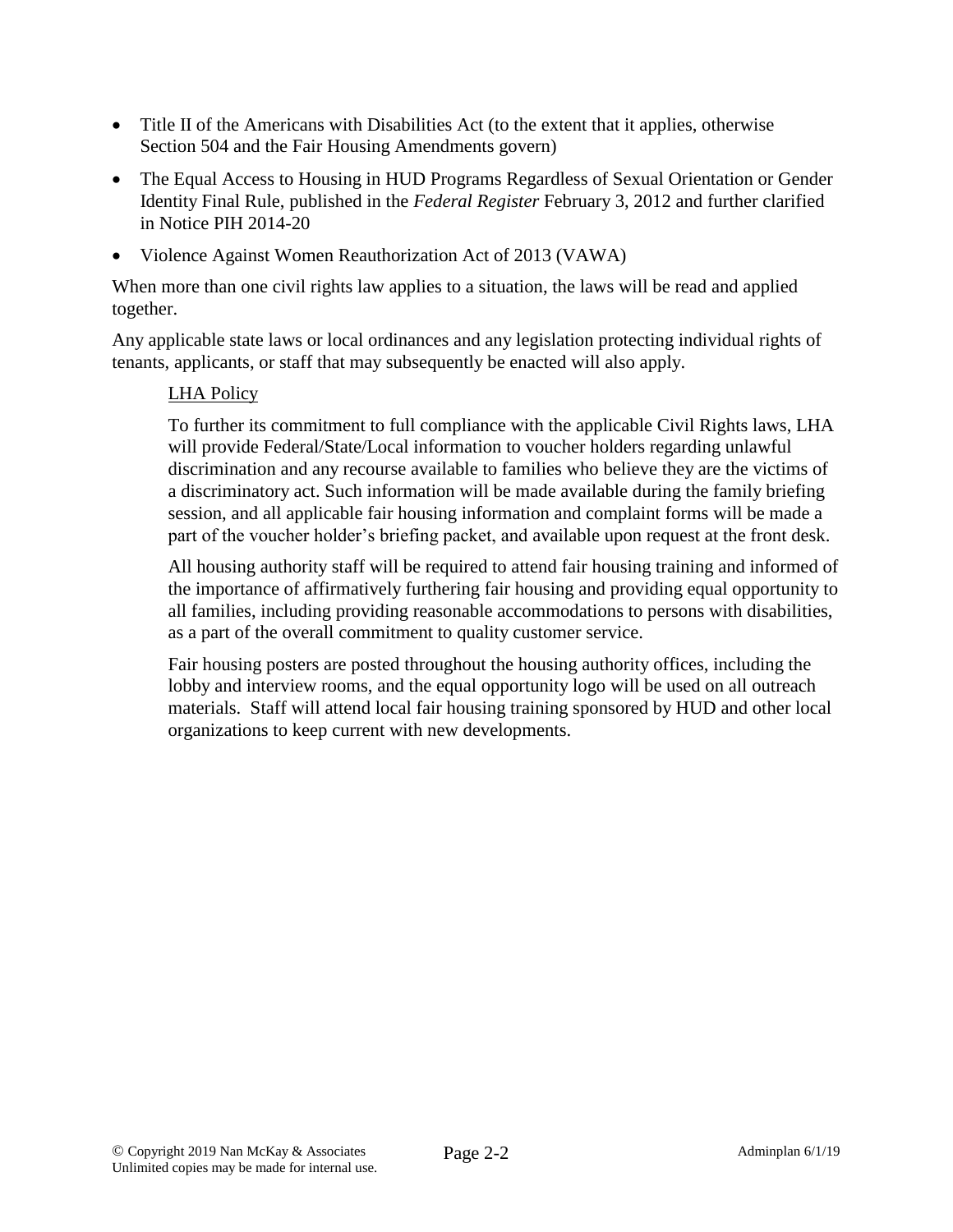## **2-I.B. NONDISCRIMINATION**

Federal regulations prohibit discrimination against certain protected classes and other groups of people. State and local requirements, as well as PHA policies, can prohibit discrimination based on other factors.

The PHA shall not discriminate because of race, color, sex, religion, familial status, age, disability or national origin (called "protected classes")

Familial status includes children under the age of 18 living with parents or legal custodians, pregnant women, and people securing custody of children under the age of 18.

The PHA will not discriminate on the basis of marital status, gender identity, or sexual orientation [FR Notice 02/03/12].

#### LHA Policy

Longmont Housing Authority will not deny any family or individual the equal opportunity to apply for or receive assistance under the Section 8 programs on the basis of race, color, religion, creed, national or ethnic origin, age, familial status, handicap or disability, gender identity or sexual orientation. LHA does not identify and additional protected class.

The PHA will not use any of these factors to:

- Deny to any family the opportunity to apply for housing, nor deny to any qualified applicant the opportunity to participate in the housing choice voucher program
- Provide housing that is different from that provided to others
- Subject anyone to segregation or disparate treatment
- Subject anyone to sexual harassment
- Restrict anyone's access to any benefit enjoyed by others in connection with the housing program
- Treat a person differently in determining eligibility or other requirements for admission
- Steer an applicant or participant toward or away from a particular area based any of these factors
- Deny anyone access to the same level of services
- Deny anyone the opportunity to participate in a planning or advisory group that is an integral part of the housing program
- Discriminate in the provision of residential real estate transactions
- Discriminate against someone because they are related to or associated with a member of a protected class
- Publish or cause to be published an advertisement or notice indicating the availability of housing that prefers or excludes persons who are members of a protected class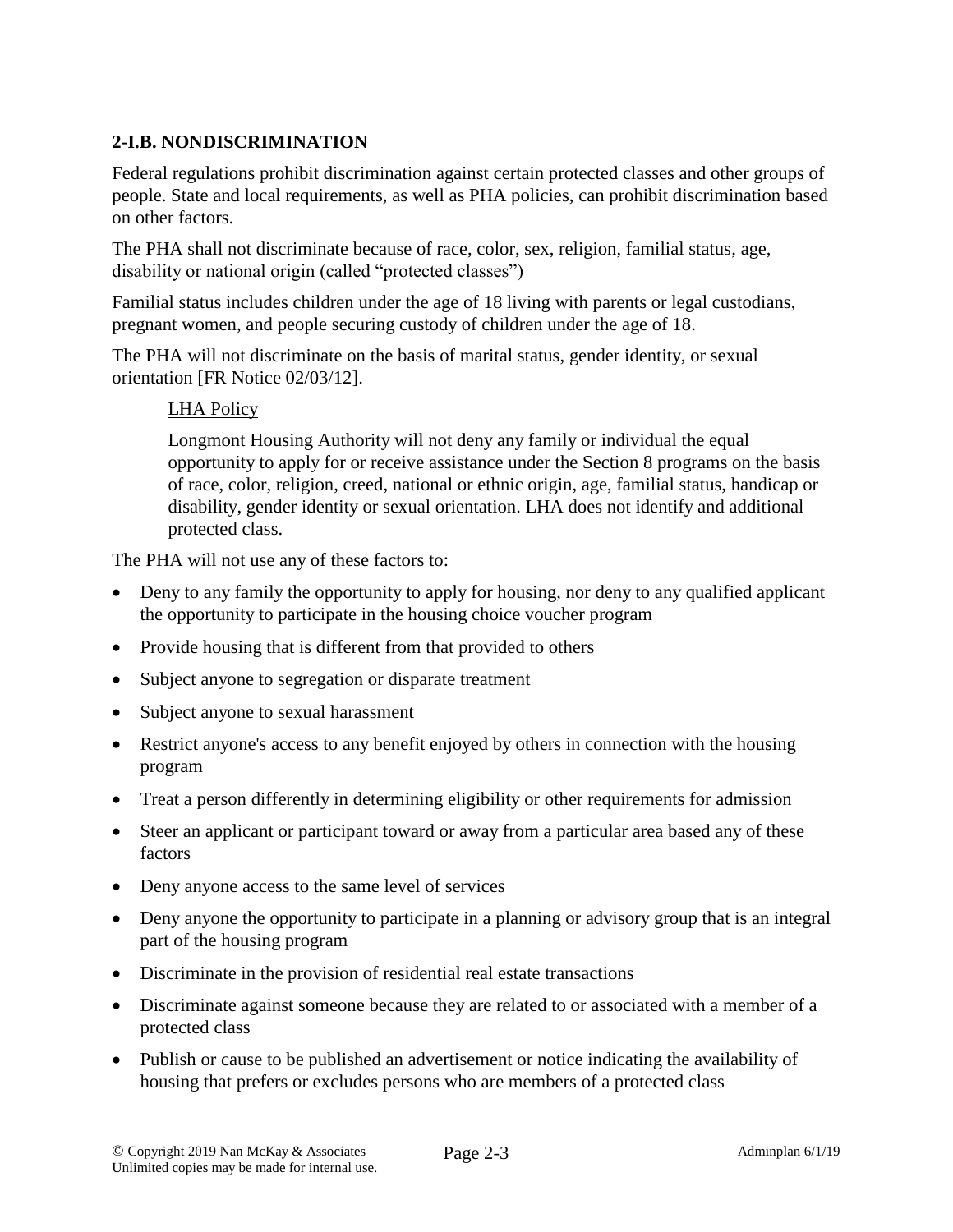### **Providing Information to Families and Owners**

The PHA must take steps to ensure that families and owners are fully aware of all applicable civil rights laws. As part of the briefing process, the PHA must provide information to HCV applicant families about civil rights requirements and the opportunity to rent in a broad range of neighborhoods [24 CFR 982.301]. The Housing Assistance Payments (HAP) contract informs owners of the requirement not to discriminate against any person because of race, color, religion, sex, national origin, age, familial status, or disability in connection with the contract.

### **Discrimination Complaints**

If an applicant or participant believes that any family member has been discriminated against by the PHA or an owner, the family should advise the PHA. The PHA should make every reasonable attempt to determine whether the applicant's or participant's assertions have merit and take any warranted corrective action. In addition, the PHA is required to provide the applicant or participant with information about how to file a discrimination complaint [24 CFR 982.304].

- Upon receipt of a housing discrimination complaint, the PHA is required to:
- Provide written notice of the complaint to those alleged and inform the complainant that such notice was made
- Investigate the allegations and provide the complainant and those alleged with findings and either a proposed corrective action or an explanation of why corrective action is not warranted
- Keep records of all complaints, investigations, notices, and corrective actions [Notice PIH 2014-20]
- LHA Policy

Applicants or participants who believe that they have been subject to unlawful discrimination may notify the PHA either orally or in writing.

Within 10 business days of receiving the complaint, the PHA will provide a written notice to those alleged to have violated the rule. The PHA will also send a written notice to the complainant informing them that notice was sent to those alleged to have violated the rule, as well as information on how to complete and submit a housing discrimination complaint form to HUD's Office of Fair Housing and Equal Opportunity (FHEO).

The PHA will attempt to remedy discrimination complaints made against the PHA and will conduct an investigation into all allegations of discrimination.

Within 10 business days following the conclusion of the PHA's investigation, the PHA will provide the complainant and those alleged to have violated the rule with findings and either a proposed corrective action plan or an explanation of why corrective action is not warranted.

The PHA will keep a record of all complaints, investigations, notices, and corrective actions. (See Chapter 16.)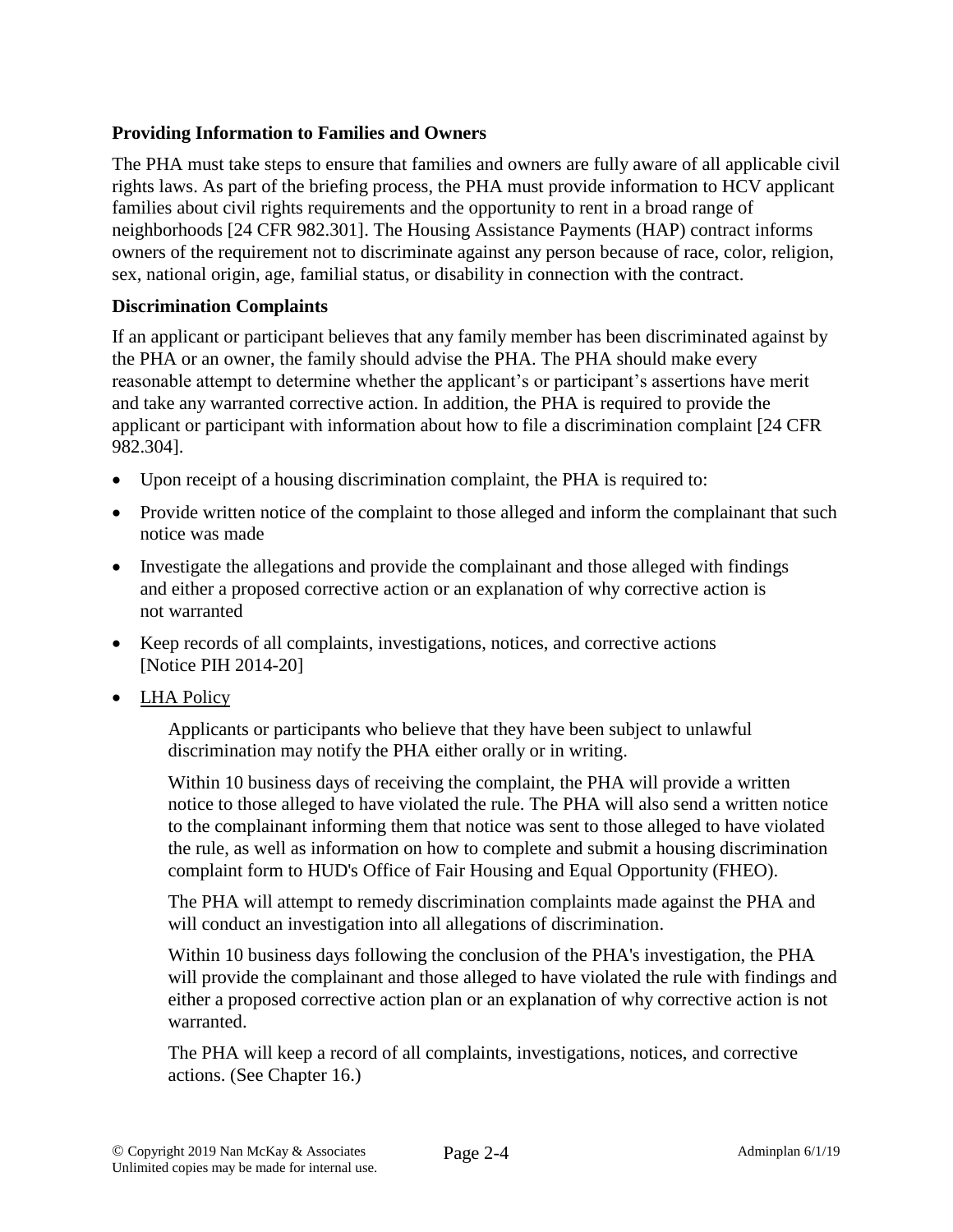## **PART II: POLICIES RELATED TO PERSONS WITH DISABILITIES**

### **2-II.A. OVERVIEW**

One type of disability discrimination prohibited by the Fair Housing Act is the refusal to make reasonable accommodation in rules, policies, practices, or services when such accommodation may be necessary to afford a person with a disability the equal opportunity to use and enjoy a program or dwelling under the program.

The PHA must ensure that persons with disabilities have full access to the PHA's programs and services. This responsibility begins with the first contact by an interested family and continues through every aspect of the program.

#### LHA Policy

The PHA will ask all applicants and participants if they require any type of accommodations, in writing, on the intake application, reexamination documents, and notices of adverse action by the PHA, by including the following language:

"If you or anyone in your family is a person with disabilities, and you require a specific accommodation in order to fully utilize our programs and services, please contact the housing authority."

A specific name and phone number of designated staff will be provided to process requests for accommodation.

The PHA will display posters and other housing information and signage in locations throughout the PHA's office in such a manner as to be easily readable from a wheelchair.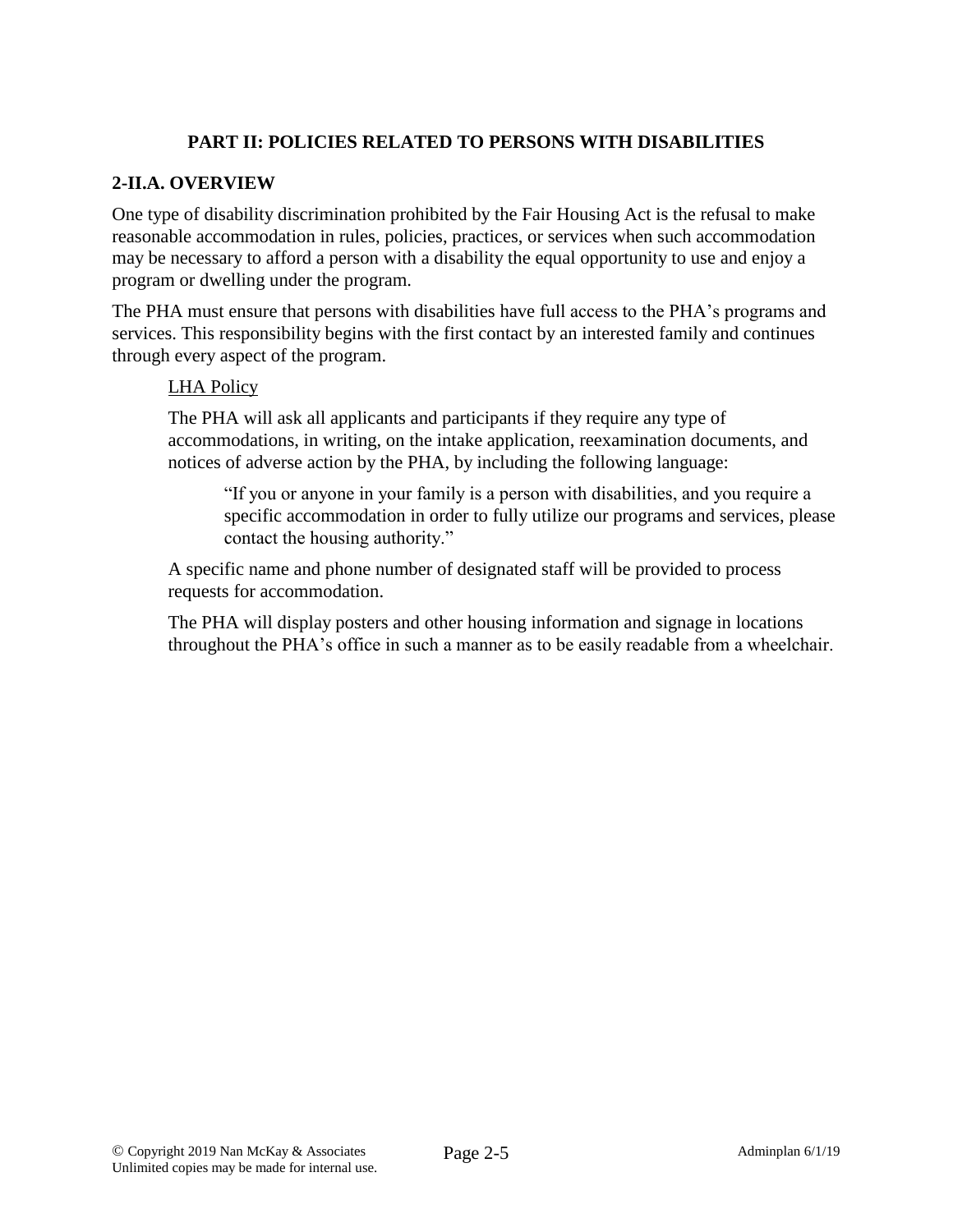# **2-II.B. DEFINITION OF REASONABLE ACCOMMODATION**

A reasonable accommodation is an adjustment made to a rule, policy, practice, or service that allows a person with a disability to have equal access to the HCV program. For example, reasonable accommodations may include making home visits, extending the voucher term, or approving an exception payment standard in order for a participant to lease an accessible dwelling unit.

Federal regulations stipulate that requests for accommodations will be considered reasonable if they do not create an "undue financial and administrative burden" for the PHA, or result in a "fundamental alteration" in the nature of the program or service offered. A fundamental alteration is a modification that alters the essential nature of a provider's operations.

### **Types of Reasonable Accommodations**

When needed, the PHA will modify normal procedures to accommodate the needs of a person with disabilities. Examples include:

- Permitting applications and reexaminations to be completed by mail
- Conducting home visits
- Using higher payment standards (either within the acceptable range or with HUD approval of a payment standard outside the PHA range) if the PHA determines this is necessary to enable a person with disabilities to obtain a suitable housing unit
- Providing time extensions for locating a unit when necessary because of lack of availability of accessible units or special challenges of the family in seeking a unit
- Permitting an authorized designee or advocate to participate in the application or certification process and any other meetings with PHA staff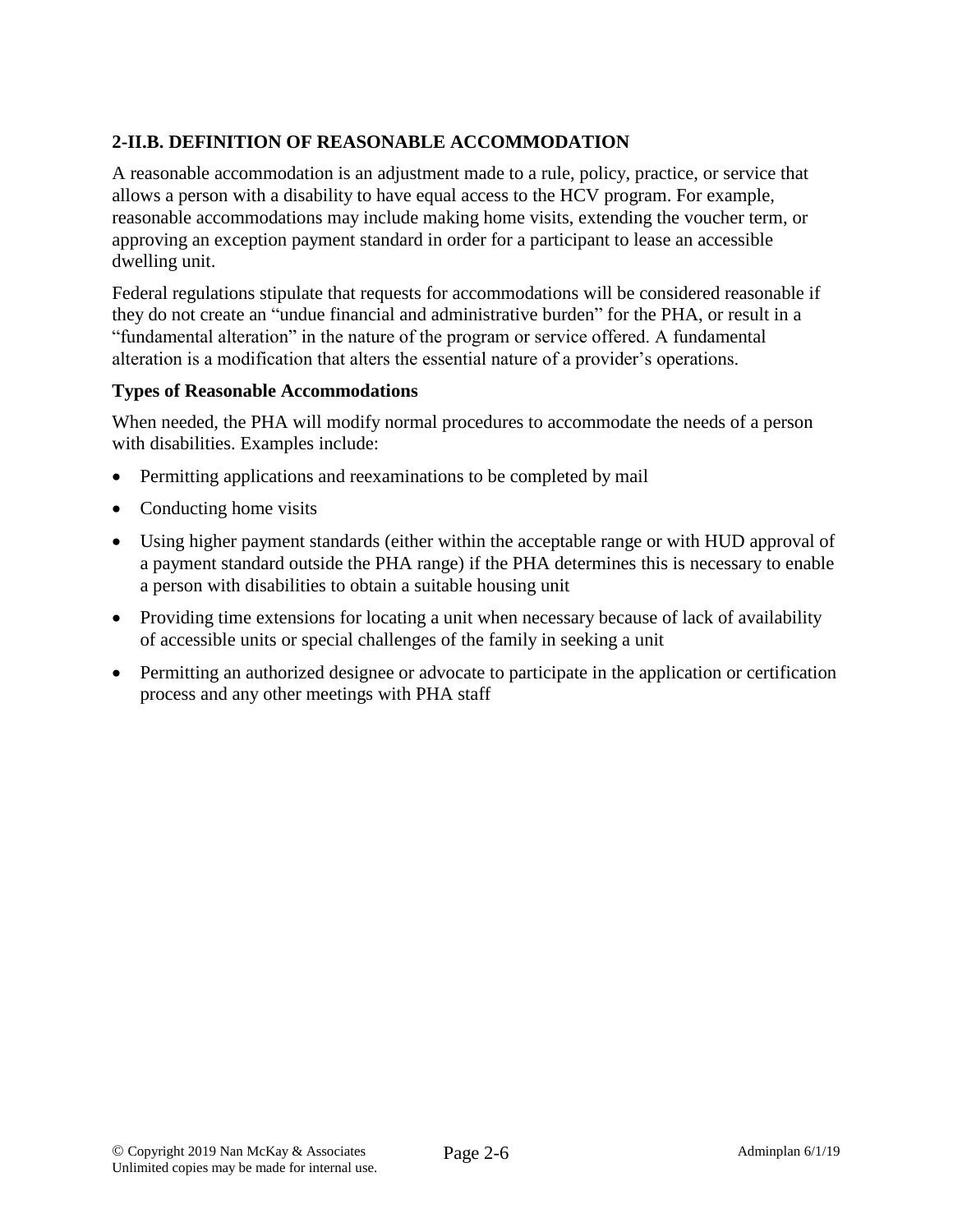# **2-II.C. REQUEST FOR AN ACCOMMODATION**

If an applicant or participant indicates that an exception, change, or adjustment to a rule, policy, practice, or service is needed because of a disability, HUD requires that the PHA treat the information as a request for a reasonable accommodation, even if no formal request is made [Joint Statement of the Departments of HUD and Justice: Reasonable Accommodations under the Fair Housing Act].

The family must explain what type of accommodation is needed to provide the person with the disability full access to the PHA's programs and services.

If the need for the accommodation is not readily apparent or known to the PHA, the family must explain the relationship between the requested accommodation and the disability. There must be an identifiable connection, or nexus, between the requested accommodation and the individual's disability.

### PHA Policy

The PHA will encourage the family to make its request in writing using a reasonable accommodation request form. However, the PHA will consider the accommodation any time the family indicates that an accommodation is needed whether or not a formal written request is submitted.

### LHA Policy

The PHA will encourage the family to make its request in writing using a reasonable accommodation request form. However, LHA will consider the accommodation any time the family indicates that an accommodation is needed whether or not a formal written request is submitted. While the LHA does not require participants to put their reasonable accommodation request in writing, this does not preclude LHA staff from transferring verbalized requests to writing on internal forms.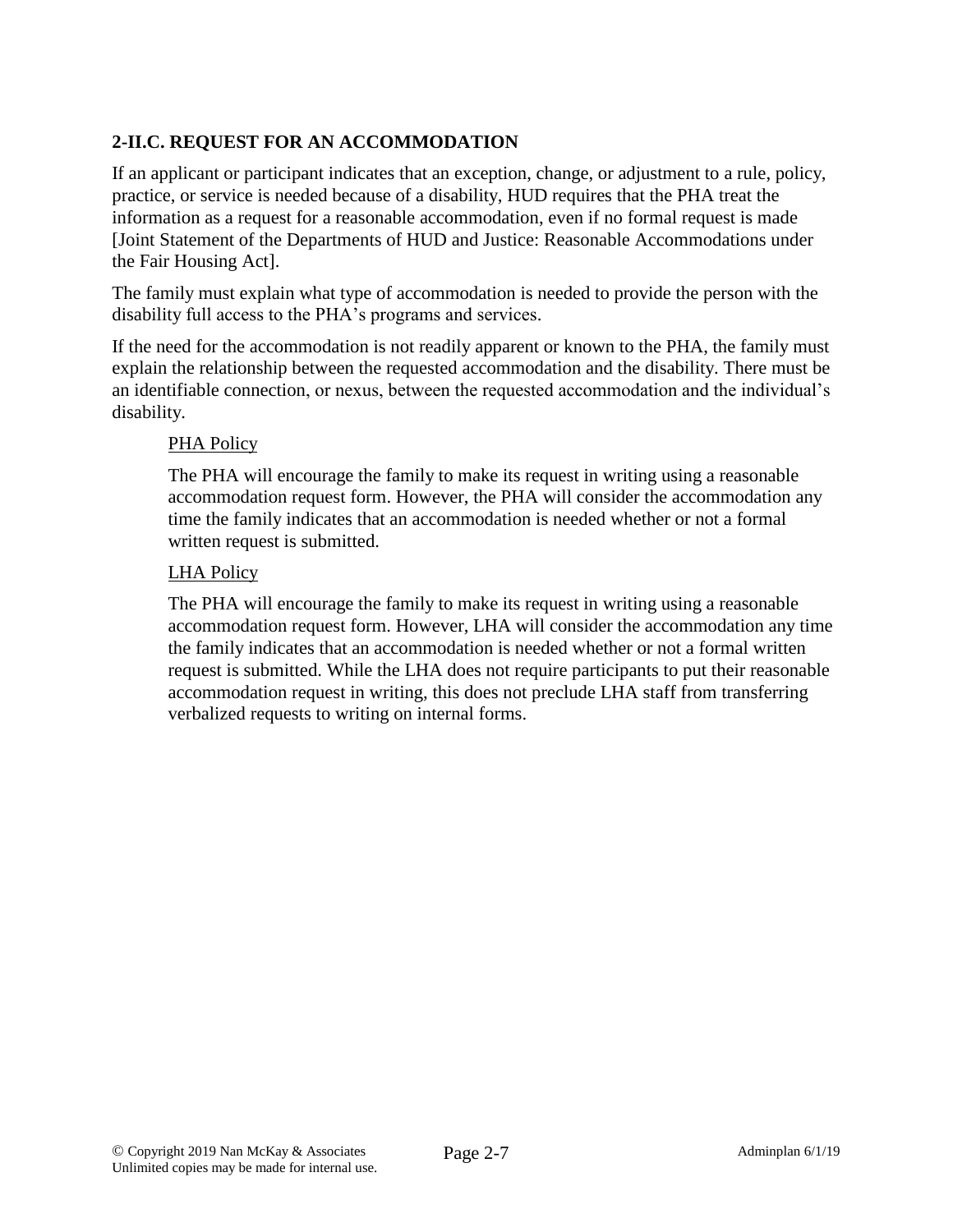# **2-II.D. VERIFICATION OF DISABILITY**

The regulatory civil rights definition for persons with disabilities is provided in Exhibit 2-1 at the end of this chapter. The definition of a person with a disability for the purpose of obtaining a reasonable accommodation is much broader than the HUD definition of disability which is used for waiting list preferences and income allowances.

Before providing an accommodation, the PHA must determine that the person meets the definition of a person with a disability, and that the accommodation will enhance the family's access to the PHA's programs and services.

If a person's disability is obvious or otherwise known to the PHA, and if the need for the requested accommodation is also readily apparent or known, no further verification will be required [Joint Statement of the Departments of HUD and Justice: Reasonable Accommodations under the Fair Housing Act].

If a family indicates that an accommodation is required for a disability that is not obvious or otherwise known to the PHA, the PHA must verify that the person meets the definition of a person with a disability, and that the limitations imposed by the disability require the requested accommodation.

When verifying a disability, the PHA will follow the verification policies provided in Chapter 7. All information related to a person's disability will be treated in accordance with the confidentiality policies provided in Chapter 16. In addition to the general requirements that govern all verification efforts, the following requirements apply when verifying a disability:

- Third-party verification must be obtained from an individual identified by the family who is competent to make the determination. A doctor or other medical professional, a peer support group, a non-medical service agency, or a reliable third party who is in a position to know about the individual's disability may provide verification of a disability [Joint Statement of the Departments of HUD and Justice: Reasonable Accommodations under the Fair Housing Act]
- The PHA must request only information that is necessary to evaluate the disability-related need for the accommodation. The PHA will not inquire about the nature or extent of any disability.
- Medical records will not be accepted or retained in the participant file.
- In the event that the PHA does receive confidential information about a person's specific diagnosis, treatment, or the nature or severity of the disability, the PHA will dispose of it. In place of the information, the PHA will note in the file that the disability and other requested information have been verified, the date the verification was received, and the name and address of the knowledgeable professional who sent the information [Notice PIH 2010-26].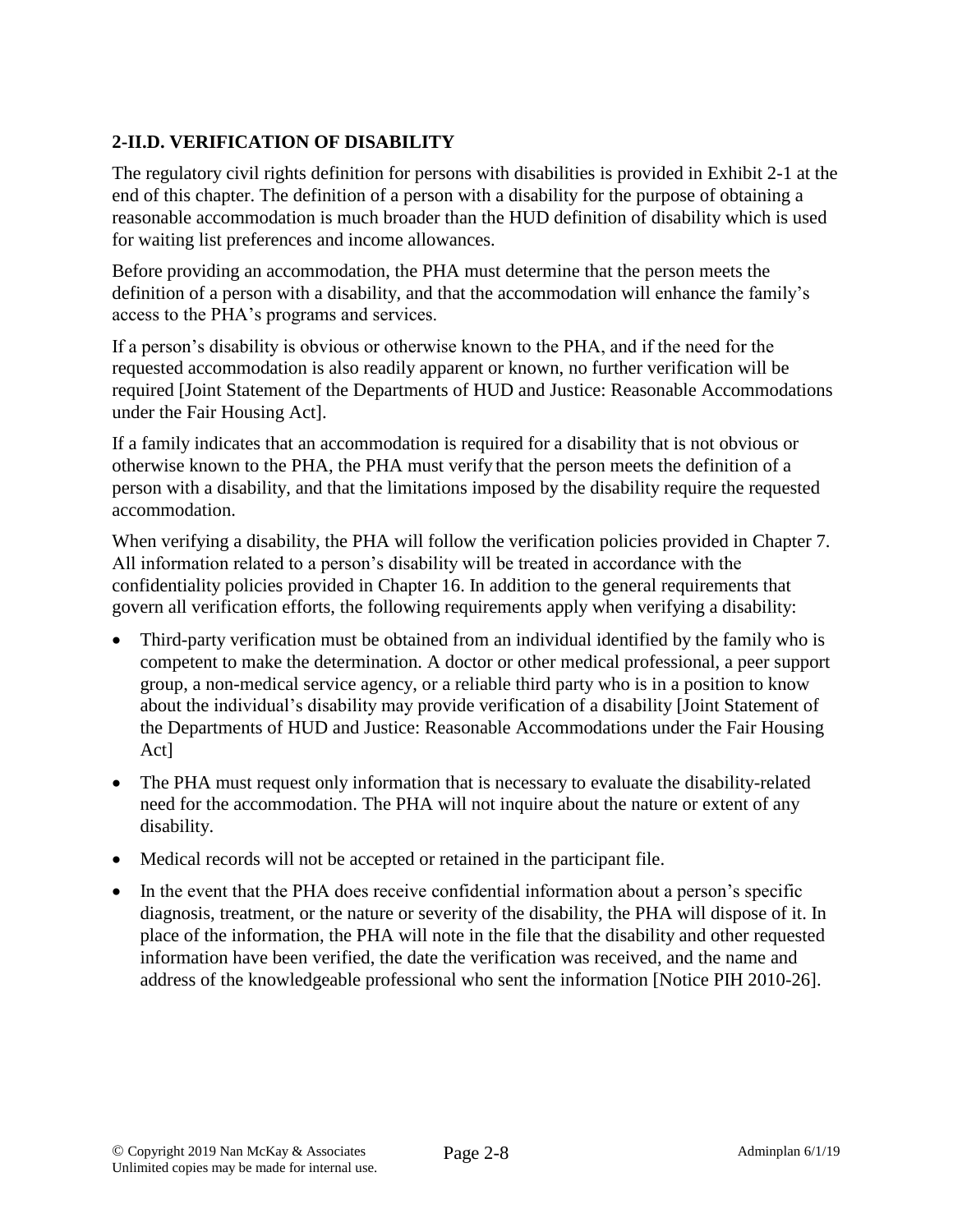**2-II.E. APPROVAL/DENIAL OF A REQUESTED ACCOMMODATION** [Joint Statement of the Departments of HUD and Justice: Reasonable Accommodations under the Fair Housing Act, Notice PIH 2010-26].

The PHA must approve a request for an accommodation if the following three conditions are met:

- The request was made by or on behalf of a person with a disability.
- There is a disability-related need for the accommodation.
- The requested accommodation is reasonable, meaning it would not impose an undue financial and administrative burden on the PHA, or fundamentally alter the nature of the PHA's HCV operations (including the obligation to comply with HUD requirements and regulations).

Requests for accommodations must be assessed on a case-by-case basis, taking into account factors such as the overall size of the PHA's program with respect to the number of employees, type of facilities and size of budget, type of operation including composition and structure of workforce, the nature and cost of the requested accommodation, and the availability of alternative accommodations that would effectively meet the family's disability-related needs.

Before making a determination whether to approve the request, the PHA may enter into discussion and negotiation with the family, request more information from the family, or may require the family to sign a consent form so that the PHA may verify the need for the requested accommodation.

#### PHA Policy

After a request for an accommodation is presented, the PHA will respond, in writing, within 10 business days.

If the PHA denies a request for an accommodation because it is not reasonable (it would impose an undue financial and administrative burden or fundamentally alter the nature of the PHA's operations), the PHA will discuss with the family whether an alternative accommodation could effectively address the family's disability-related needs without a fundamental alteration to the HCV program and without imposing an undue financial and administrative burden.

If the PHA believes that the family has failed to identify a reasonable alternative accommodation after interactive discussion and negotiation, the PHA will notify the family, in writing, of its determination within 10 business days from the date of the most recent discussion or communication with the family.

#### LHA Policy

After a request for an accommodation is presented, the PHA will respond with a determination or request for more information, in writing, within 30 business days.

If the PHA denies a request for an accommodation because it is not reasonable (it would impose an undue financial and administrative burden or fundamentally alter the nature of the PHA's operations), the PHA will discuss with the family whether an alternative accommodation could effectively address the family's disability-related needs without a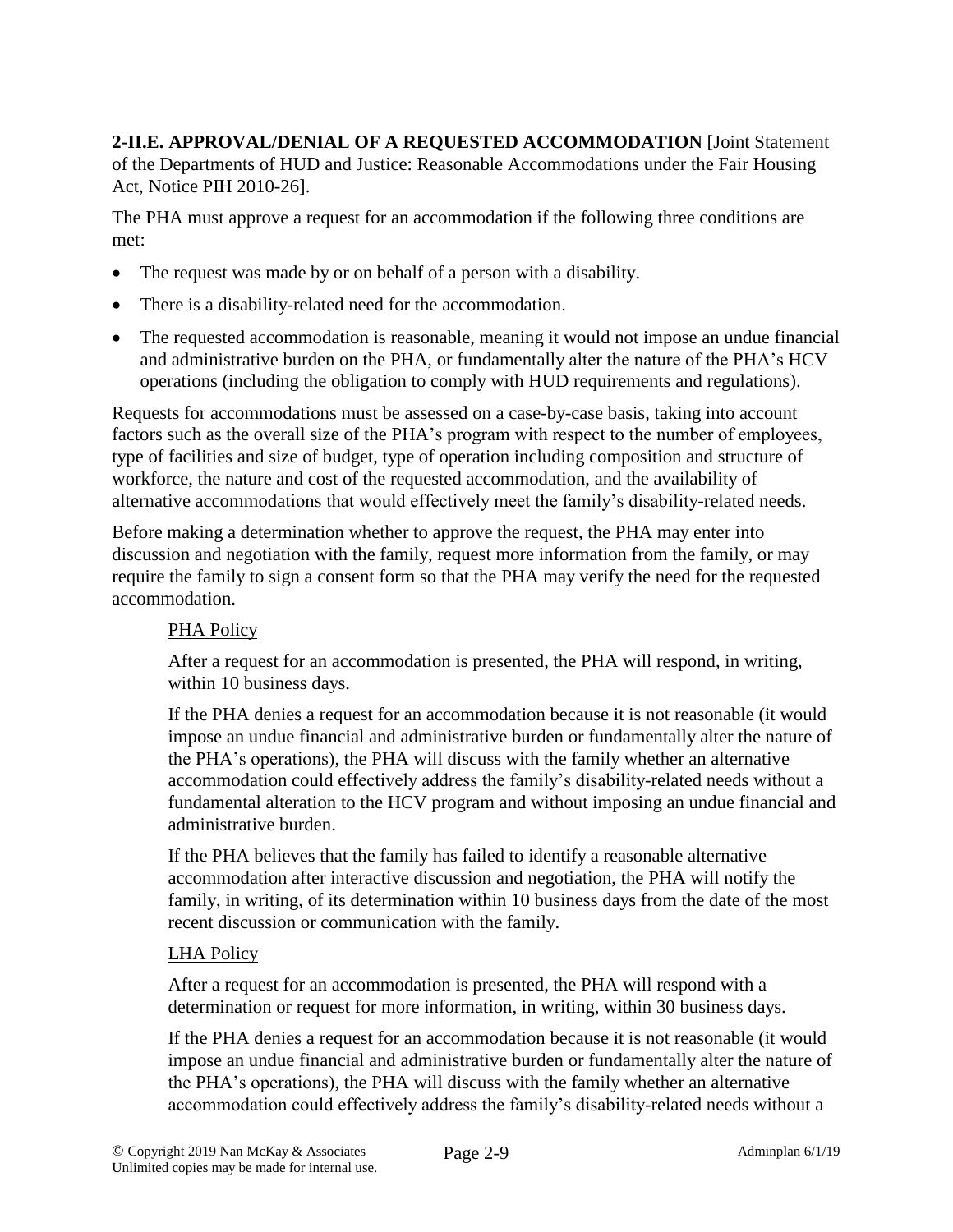fundamental alteration to the HCV program and without imposing an undue financial and administrative burden.

If the PHA believes that the family has failed to identify a reasonable alternative accommodation after interactive discussion and negotiation, the PHA will notify the family, in writing, of its determination within 14 business days from the date of the most recent discussion or communication with the family.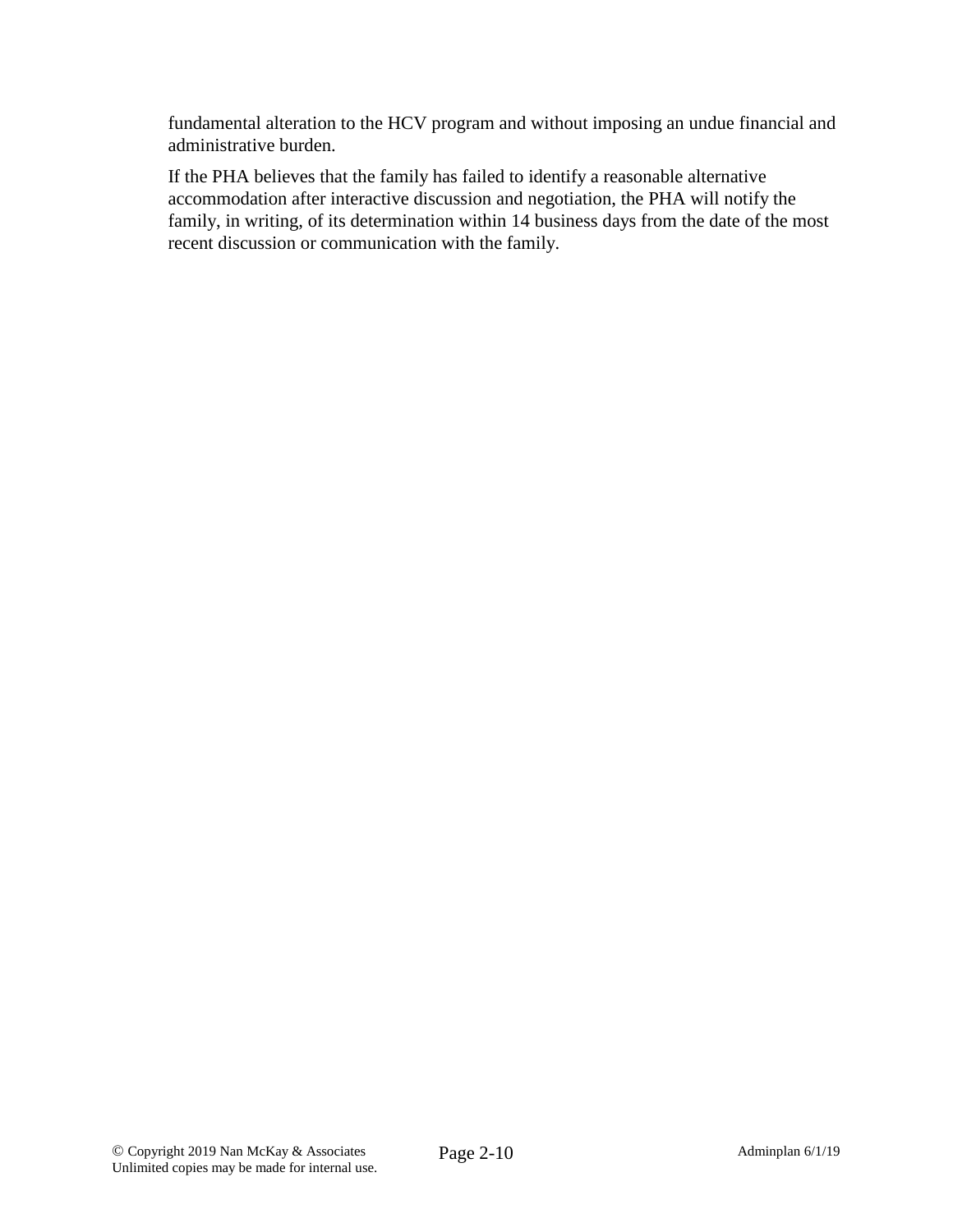## **2-II.F. PROGRAM ACCESSIBILITY FOR PERSONS WITH HEARING OR VISION IMPAIRMENTS**

HUD regulations require the PHA to ensure that persons with disabilities related to hearing and vision have reasonable access to the PHA's programs and services [24 CFR 8.6].

At the initial point of contact with each applicant, the PHA shall inform all applicants of alternative forms of communication that can be used other than plain language paperwork.

#### LHA Policy

To meet the needs of persons with hearing impairments, TTD/TTY (text telephone display / teletype) communication will be available.

To meet the needs of persons with vision impairments, large-print and audio versions of key program documents will be made available upon request. When visual aids are used in public meetings or presentations, or in meetings with PHA staff, one-on-one assistance will be provided upon request.

Additional examples of alternative forms of communication are sign language interpretation; having material explained orally by staff; or having a third party representative (a friend, relative or advocate, named by the applicant) to receive, interpret and explain housing materials and be present at all meetings.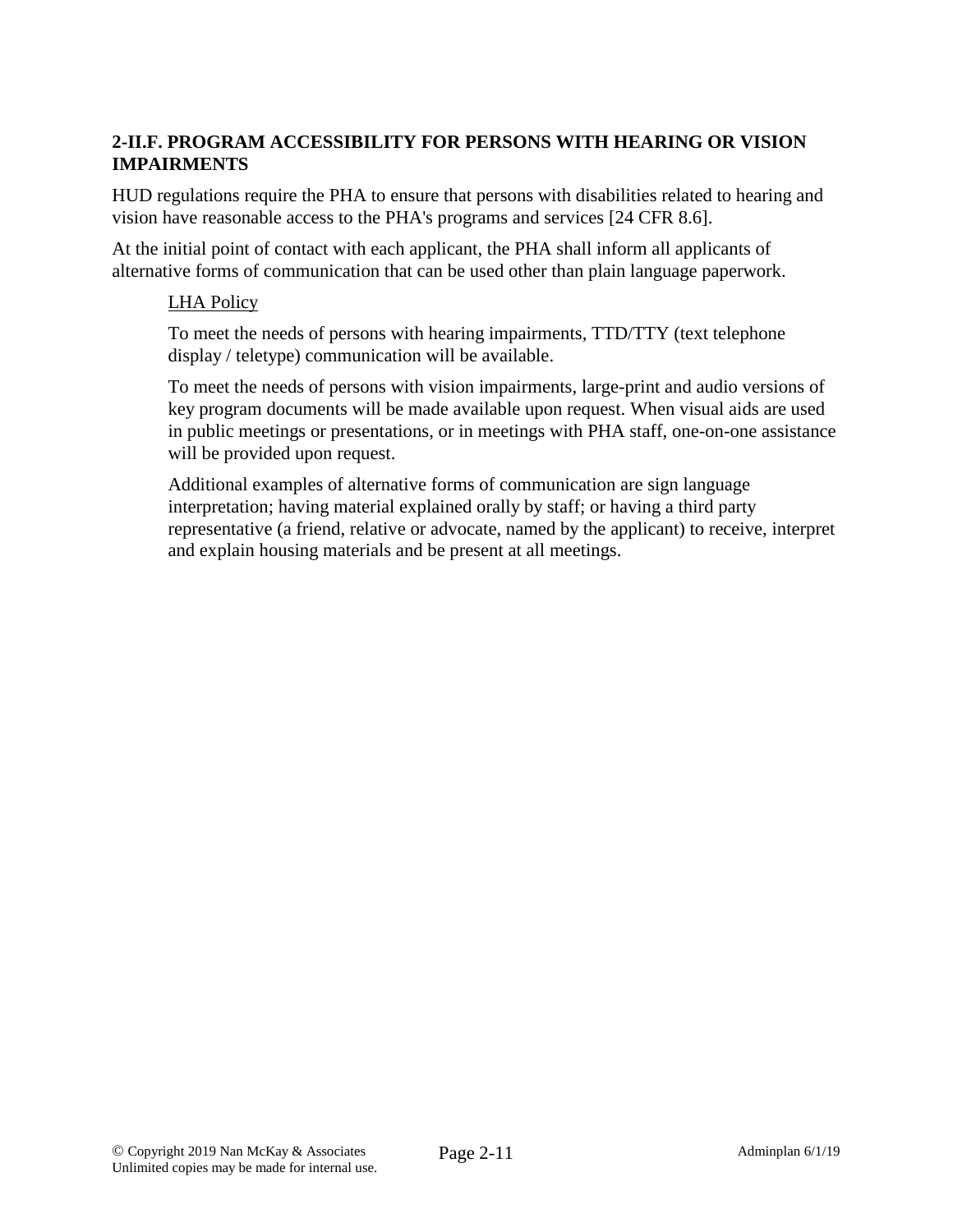# **2-II.G. PHYSICAL ACCESSIBILITY**

The PHA must comply with a variety of regulations pertaining to physical accessibility, including the following:

- Notice PIH 2010-26
- Section 504 of the Rehabilitation Act of 1973
- The Americans with Disabilities Act of 1990
- The Architectural Barriers Act of 1968
- The Fair Housing Act of 1988

The PHA's policies concerning physical accessibility must be readily available to applicants and participants. They can be found in three key documents:

- This plan describes the key policies that govern the PHA's responsibilities with regard to physical accessibility.
- Notice PIH 2010-26 summarizes information about pertinent laws and implementing regulations related to nondiscrimination and accessibility in federally-funded housing programs.
- The PHA Plan provides information about self-evaluation, needs assessment, and transition plans.

The design, construction, or alteration of PHA facilities must conform to the Uniform Federal Accessibility Standards (UFAS). Newly-constructed facilities must be designed to be readily accessible to and usable by persons with disabilities. Alterations to existing facilities must be accessible to the maximum extent feasible, defined as not imposing an undue financial and administrative burden on the operations of the HCV program.

When issuing a voucher to a family that includes an individual with disabilities, the PHA will include a current list of available accessible units known to the PHA and will assist the family in locating an available accessible unit, if necessary.

In general, owners must permit the family to make reasonable modifications to the unit. However, the owner is not required to pay for the modification and may require that the unit be restored to its original state at the family's expense when the family moves.

The Longmont Housing Authority's office is accessible to persons with disabilities. Accessibility for the hearing impaired is provided by the Colorado Relay and City of Longmont TTY.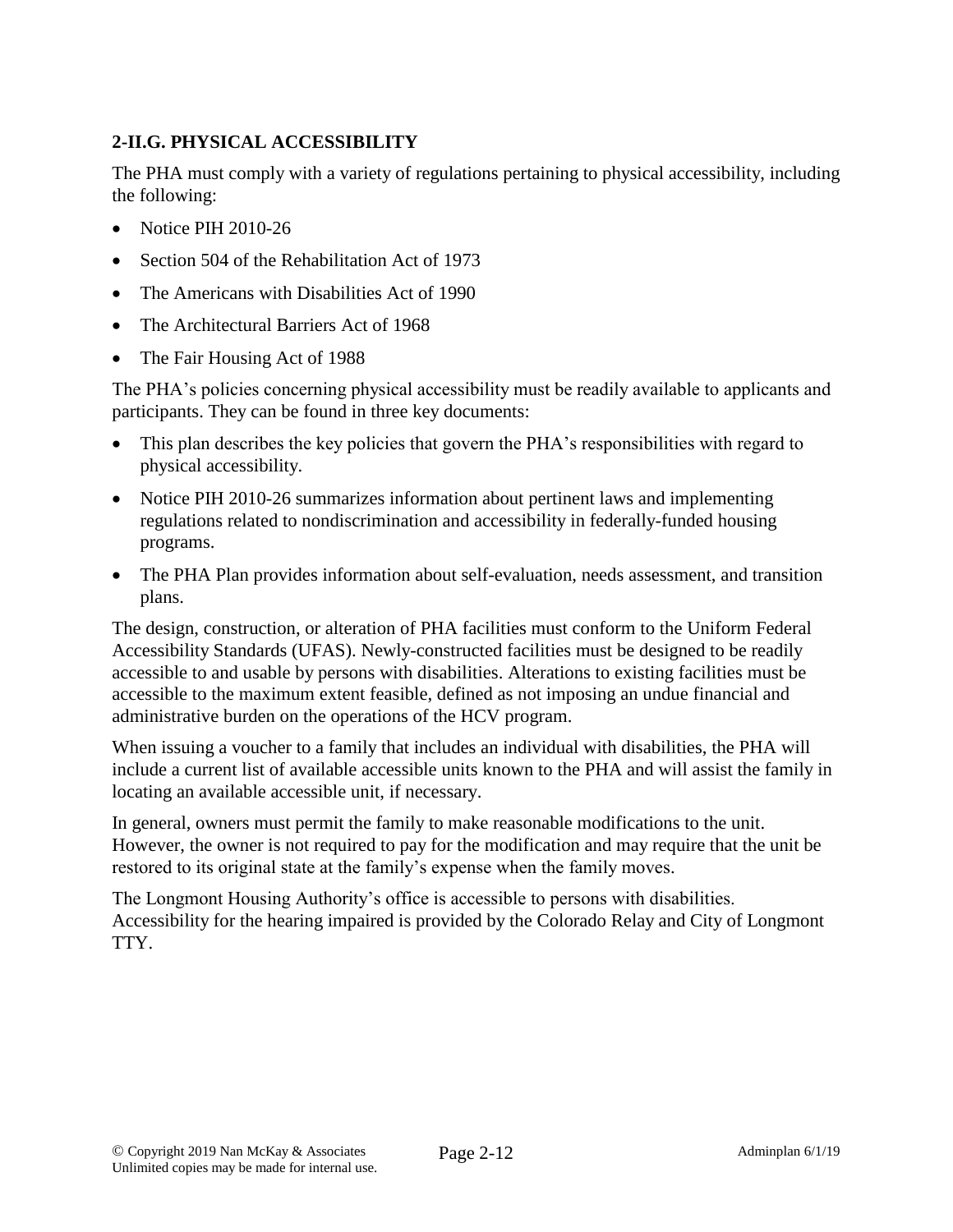# **2-II.H. DENIAL OR TERMINATION OF ASSISTANCE**

A PHA's decision to deny or terminate the assistance of a family that includes a person with disabilities is subject to consideration of reasonable accommodation [24 CFR 982.552 (2)(iv)].

When applicants with disabilities are denied assistance, the notice of denial must inform them of the PHA's informal review process and their right to request an informal review. In addition, the notice must inform applicants with disabilities of their right to request reasonable accommodations to participate in the informal review process.

When a participant family's assistance is terminated, the notice of termination must inform them of the PHA's informal hearing process and their right to request a hearing and reasonable accommodation.

When reviewing reasonable accommodation requests, the PHA must consider whether any mitigating circumstances can be verified to explain and overcome the problem that led to the PHA's decision to deny or terminate assistance. If a reasonable accommodation will allow the family to meet the requirements, the PHA must make the accommodation.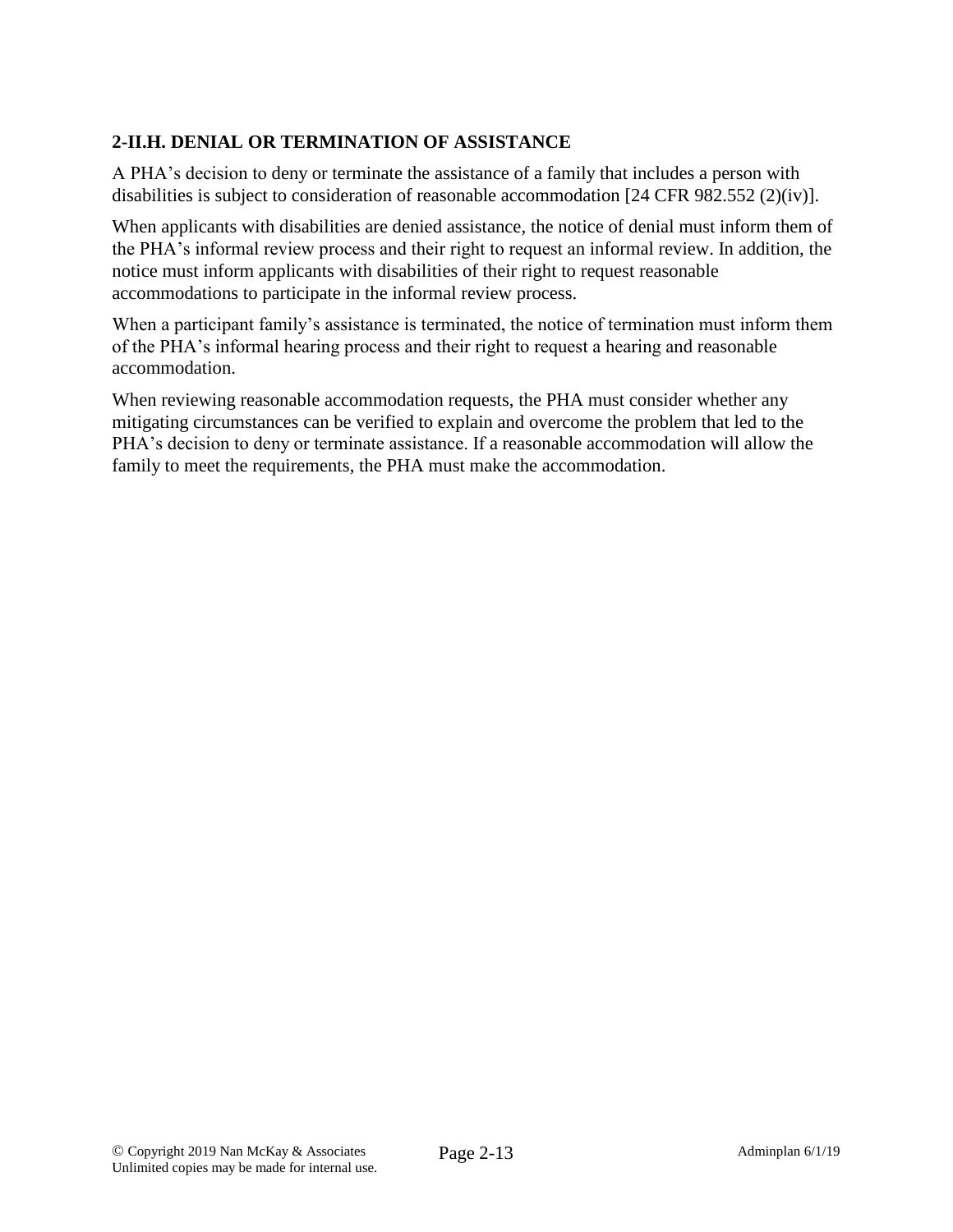## **PART III: IMPROVING ACCESS TO SERVICES FOR PERSONS WITH LIMITED ENGLISH PROFICIENCY (LEP)**

## **2-III.A. OVERVIEW**

Language for Limited English Proficiency Persons (LEP) can be a barrier to accessing important benefits or services, understanding and exercising important rights, complying with applicable responsibilities, or understanding other information provided by the HCV program. In certain circumstances, failure to ensure that LEP persons can effectively participate in or benefit from federally-assisted programs and activities may violate the prohibition under Title VI against discrimination on the basis of national origin. This part incorporates the Final Guidance to Federal Assistance Recipients Regarding Title VI Prohibition against National Origin Discrimination Affecting Limited English Proficient Persons, published January 22, 2007, in the *Federal Register.*

The PHA will take affirmative steps to communicate with people who need services or information in a language other than English. These persons will be referred to as Persons with Limited English Proficiency (LEP).

LEP is defined as persons who do not speak English as their primary language and who have a limited ability to read, write, speak or understand English. For the purposes of this administrative plan, LEP persons are HCV applicants and participants, and parents and family members of applicants and participants.

In order to determine the level of access needed by LEP persons, the PHA will balance the following four factors: (1) the number or proportion of LEP persons eligible to be served or likely to be encountered by the Housing Choice Voucher program; (2) the frequency with which LEP persons come into contact with the program; (3) the nature and importance of the program, activity, or service provided by the program to people's lives; and (4) the resources available to the PHA and costs. Balancing these four factors will ensure meaningful access by LEP persons to critical services while not imposing undue burdens on the PHA.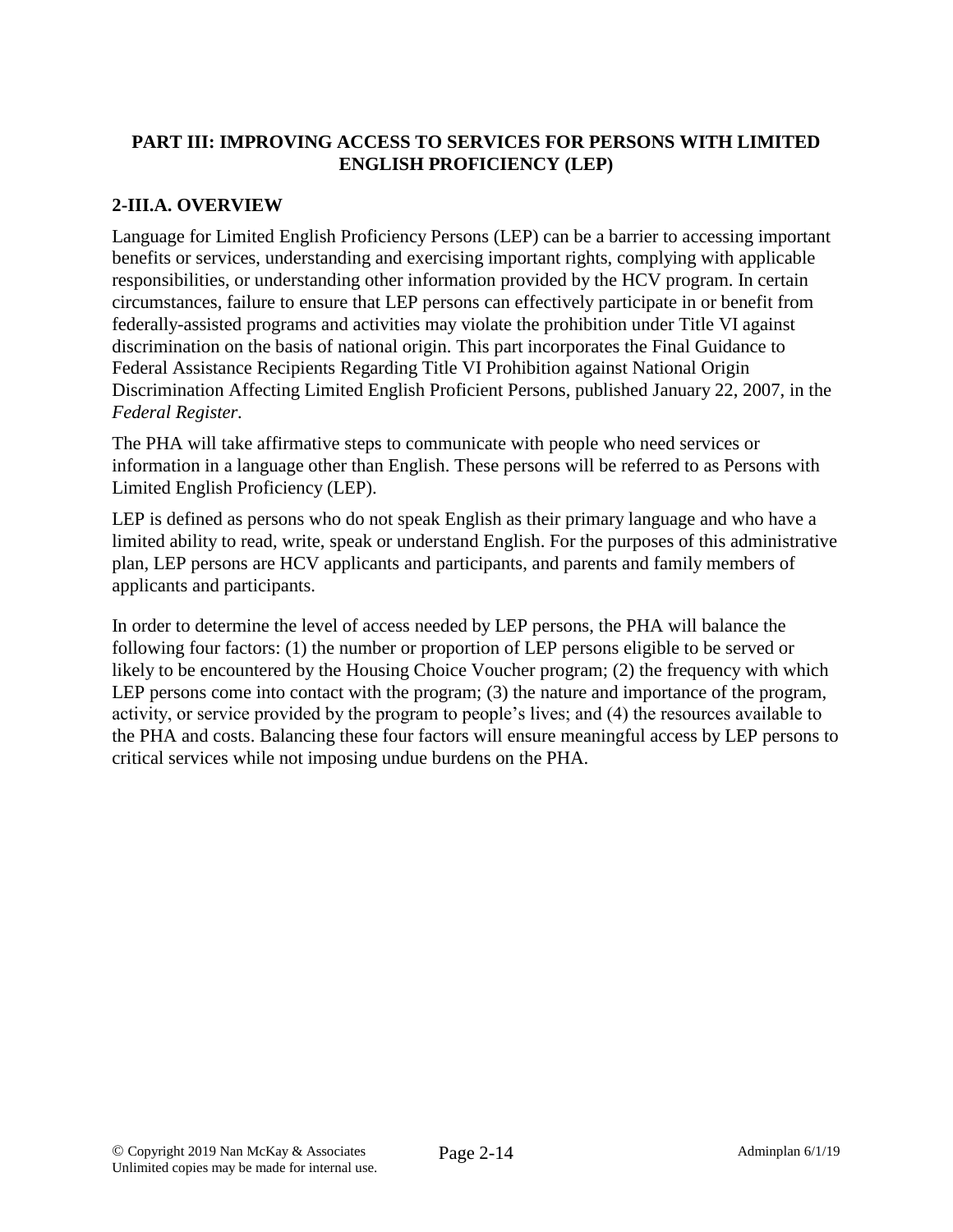### **2-III.B. ORAL INTERPRETATION**

The PHA will offer competent interpretation services free of charge, upon request, to the LEP person.

### LHA Policy

The PHA will utilize a language line for telephone interpreter services.

Where LEP persons desire, they will be permitted to use, at their own expense, an interpreter of their own choosing, in place of or as a supplement to the free language services offered by the PHA. The interpreter may be a family member or friend.

The PHA will analyze the various kinds of contacts it has with the public, to assess language needs and decide what reasonable steps should be taken. "Reasonable steps" may not be reasonable where the costs imposed substantially exceed the benefits.

Where feasible and possible, according to its language assistance plan (LAP), the PHA will train and hire bilingual staff to be available to act as interpreters and translators, will pool resources with other PHAs, and will standardize documents.

### **2-III.C. WRITTEN TRANSLATION**

Translation is the replacement of a written text from one language into an equivalent written text in another language.

### LHA Policy

In order to comply with written-translation obligations, the PHA will take the following steps:

The PHA will provide written translations of vital documents for each eligible LEP language group that constitutes 5 percent or 1,000 persons, whichever is less, of the population of persons eligible to be served or likely to be affected or encountered. Translation of other documents, if needed, can be provided orally; or

If there are fewer than 50 persons in a language group that reaches the 5 percent trigger, the PHA does not translate vital written materials, but provides written notice in the primary language of the LEP language group of the right to receive competent oral interpretation of those written materials, free of cost.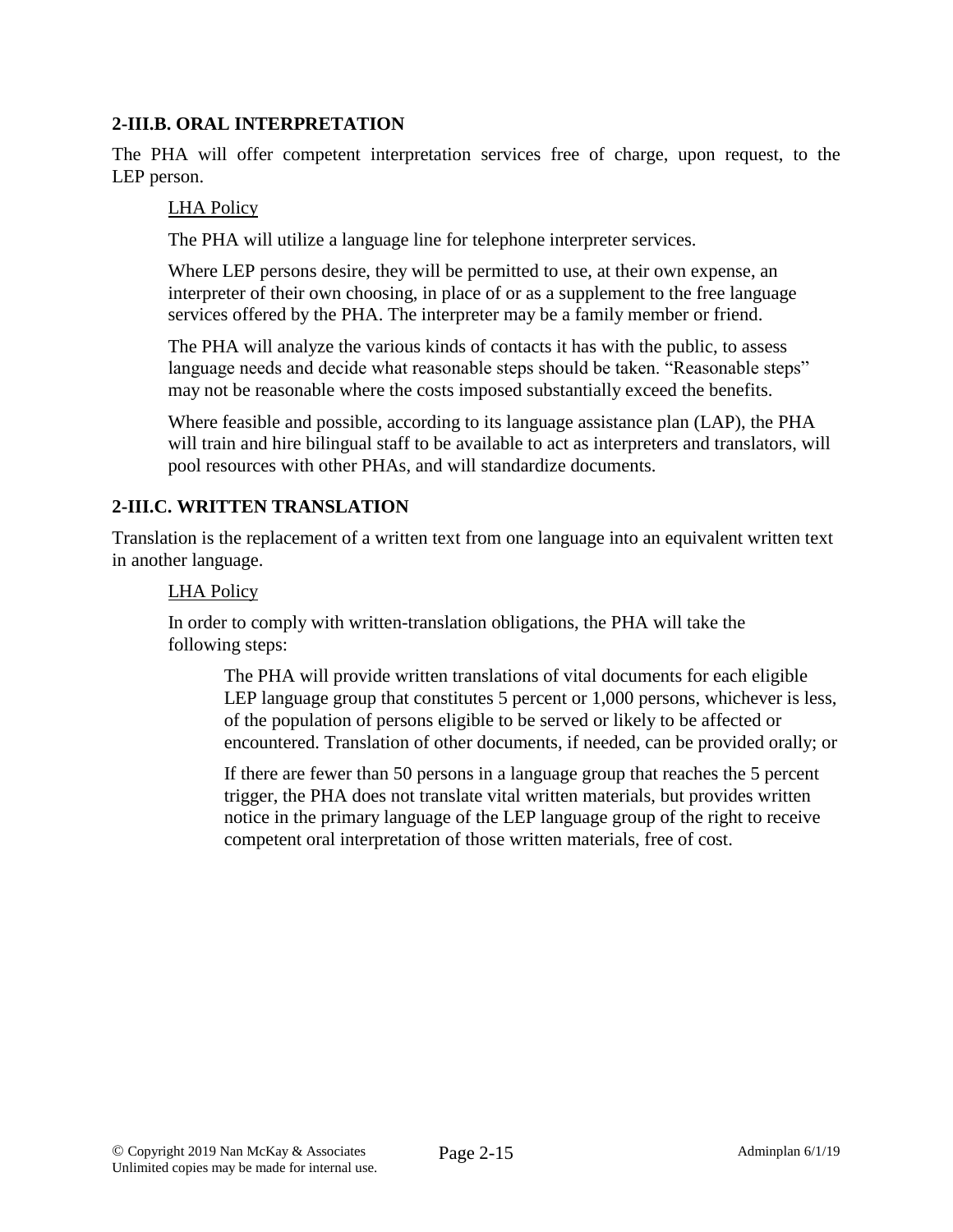## **2-III.D. IMPLEMENTATION PLAN**

After completing the four-factor analysis and deciding what language assistance services are appropriate, the PHA shall determine whether it is necessary to develop a written implementation plan to address the identified needs of the LEP populations it serves.

If the PHA determines that it is not necessary to develop a written implementation plan, the absence of a written plan does not obviate the underlying obligation to ensure meaningful access by LEP persons to the PHA's Housing Choice Voucher program and services.

### LHA Policy

If it is determined that the PHA serves very few LEP persons, and the PHA has very limited resources, the PHA will not develop a written LEP plan, but will consider alternative ways to articulate in a reasonable manner a plan for providing meaningful access. Entities having significant contact with LEP persons, such as schools, grassroots and faith-based organizations, community groups, and groups working with new immigrants will be contacted for input into the process.

If the PHA determines it is appropriate to develop a written LEP plan, the following five steps will be taken: (1) Identifying LEP individuals who need language assistance; (2) identifying language assistance measures; (3) training staff; (4) providing notice to LEP persons; and (5) monitoring and updating the LEP plan.

## LHA LIMITED ENGLISH PROFICIENCY (LEP)

### IMPLEMENTATION PLAN

The goal of the LHA LEP is to ensure that all individuals, regardless of primary language spoken, have meaningful access to housing services.

According to the 2000 census, the number of persons in the Longmont area that speak English less than "very well" are 5,986, or 9.1%. A further breakdown shows that the number of people who are Spanish speaking and speak English less than "very well" is 5,018, or 7.6%. That means that all other language groups that are LEP constitute 1.5% of the Longmont area population.Therefore, LHA has determined that the only LEP language group that currently constitutes 5% or 1,000 persons (whichever is less) of the population of persons eligible to be served or likely to be affected or encountered is the Spanish speaking population.

Written translation of vital documents into Spanish is not done at this time due to the financial burden LHA would incur.

As opportunities arise, LHA may work with other housing authorities to share the cost of translating common documents, which may include language groups that do not yet reach the threshold level of LHA's client population.

Vital documents will continue to be orally interpreted to individuals when the need arises.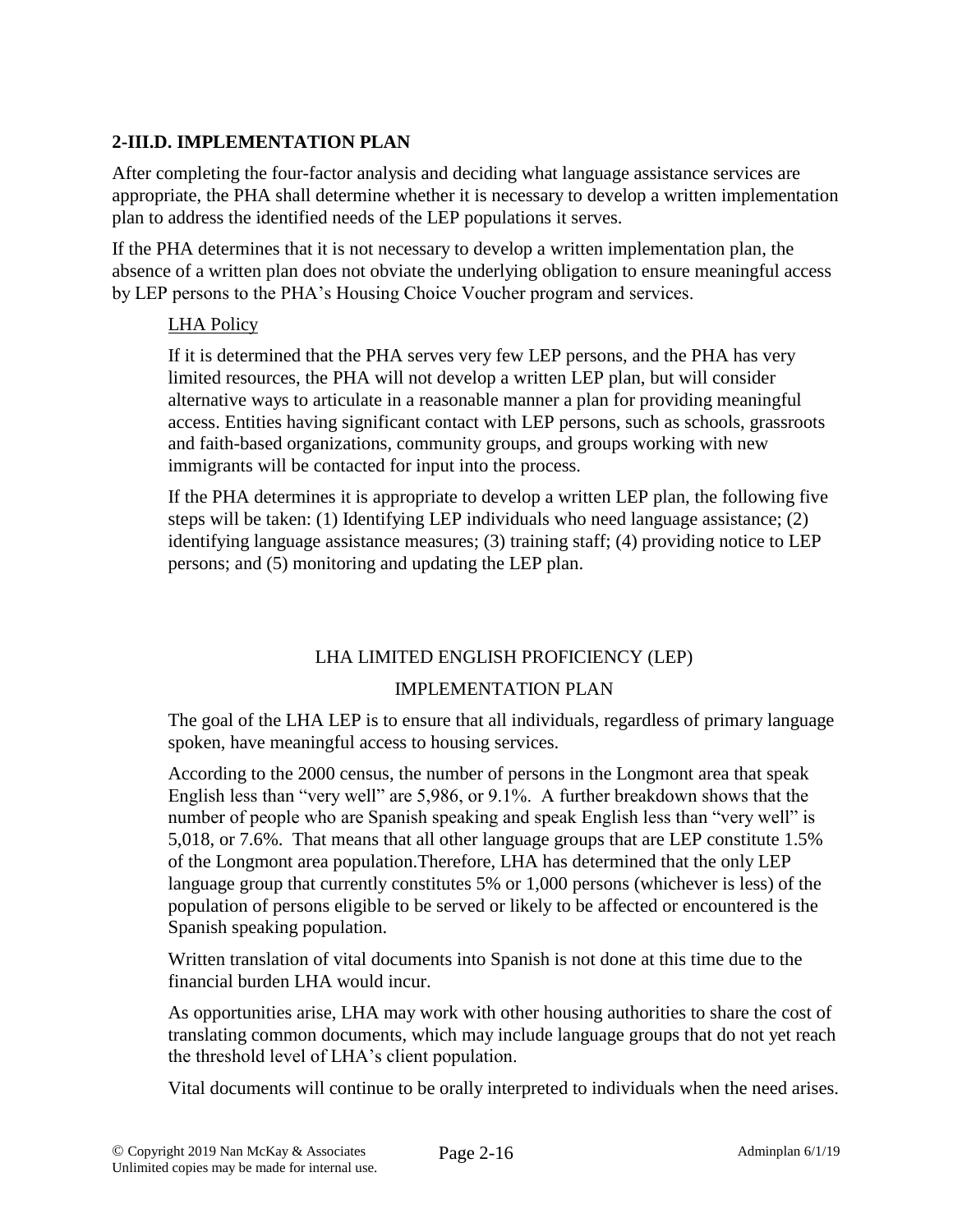LHA hires bilingual staff, and utilizes them as interpreters. As of July 2008 there were 3 bilingual staff members who speak Spanish and English. The ability to speak more than one language is and will continue to be an important factor in make staff hiring decisions.

A written notice will be provided to HCV Program participant and waiting list families notifying them that free assistance is available to limited-English proficient families. The notice will be in English and Spanish. This was completed by September 23, 2008.

Professional translators may also be contracted when needed to ensure accurate and clearly understandable information is disseminated to the public, i.e. when a waitlist lottery is being conducted.

A tag line in Spanish and English stating that free interpretation of vital documents is available from LHA upon request will appear in the cover letter that accompanies all certification and recertification packets. This was completed by September 23, 2008.

It is not LHA's HCV Program policy to require an individual to hire his or her own interpreter, or use a family member or friend as an interpreter. Utilizing a family member or friend is a decision left to the LEP individual.

The offer of an interpreter and the recipient's choice will be documented by staff in the computer note screen of the LEP individual. This procedure was implemented by September 23, 2008.

The HCV Program telephone menu will offer an option in Spanish for a person to leave their name and number if they require assistance in Spanish. The call will be returned by one of LHA's bilingual staff.

Correspondence received in languages other than English will be referred to a manger for translation and response. The manager will provide assistance in procuring outside resources if requested.

In person contacts by individuals speaking a language other than English will be referred to bilingual staff for assistance. If the person speaks a language other than English or Spanish a request will be made by the staff person to the manager to utilize an interpretation service.

Bilingual staff may appear at community events throughout the year as the opportunities arise.

#### STAFF TRAINING

LHA will provide training to LHA staff on Limited English Proficiency, including its definition, sensitivity to LEP families, effectively servicing LEP families, what the regulations require with regard to LEP, and what LHA policies and procedures require.

#### COMPLAINTS AND COMMENTS

Complaints and comments regarding the LHA LEP services will be forwarded to a senior manager. As of Decemeber 31, 2019 LHA has had no complaints and grievances concerning LEP services.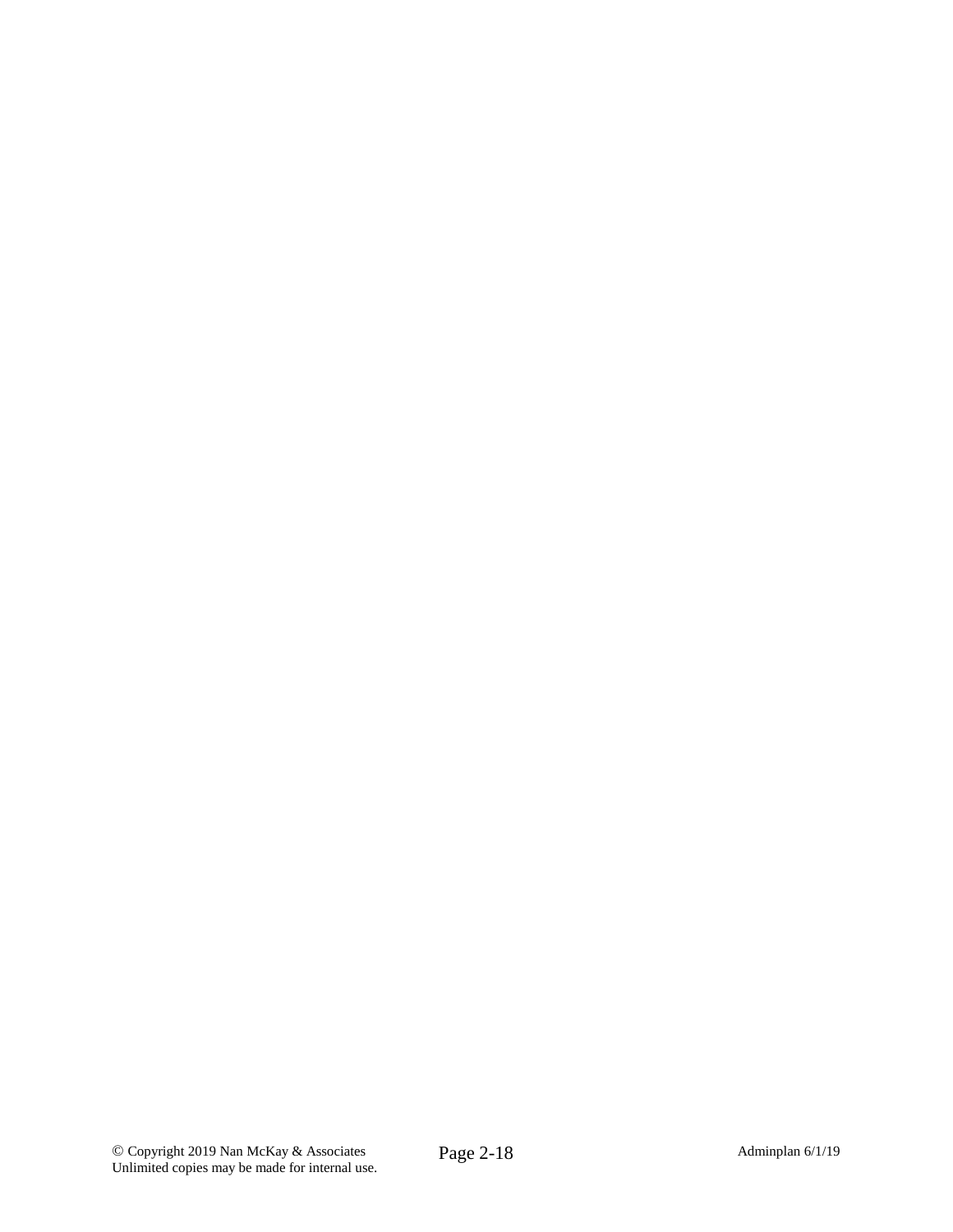## **EXHIBIT 2-1: DEFINITION OF A PERSON WITH A DISABILITY UNDER FEDERAL CIVIL RIGHTS LAWS [24 CFR Parts 8.3 and 100.201]**

A person with a disability, as defined under federal civil rights laws, is any person who:

- Has a physical or mental impairment that substantially limits one or more of the major life activities of an individual, or
- Has a record of such impairment, or
- Is regarded as having such impairment

The phrase "physical or mental impairment" includes:

- Any physiological disorder or condition, cosmetic or disfigurement, or anatomical loss affecting one or more of the following body systems: neurological; musculoskeletal; special sense organs; respiratory, including speech organs; cardiovascular; reproductive; digestive; genito-urinary; hemic and lymphatic; skin; and endocrine; or
- Any mental or psychological disorder, such as mental retardation, organic brain syndrome, emotional or mental illness, and specific learning disabilities. The term "physical or mental impairment" includes, but is not limited to: such diseases and conditions as orthopedic, visual, speech and hearing impairments, cerebral palsy, autism, epilepsy, muscular dystrophy, multiple sclerosis, cancer, heart disease, diabetes, mental retardation, emotional illness, drug addiction and alcoholism.

"Major life activities" includes, but is not limited to, caring for oneself, performing manual tasks, walking, seeing, hearing, breathing, learning, and/or working.

"Has a record of such impairment" means has a history of, or has been misclassified as having, a mental or physical impairment that substantially limits one or more major life activities.

"Is regarded as having an impairment" is defined as having a physical or mental impairment that does not substantially limit one or more major life activities but is treated by a public entity (such as the PHA) as constituting such a limitation; has none of the impairments defined in this section but is treated by a public entity as having such an impairment; or has a physical or mental impairment that substantially limits one or more major life activities, only as a result of the attitudes of others toward that impairment.